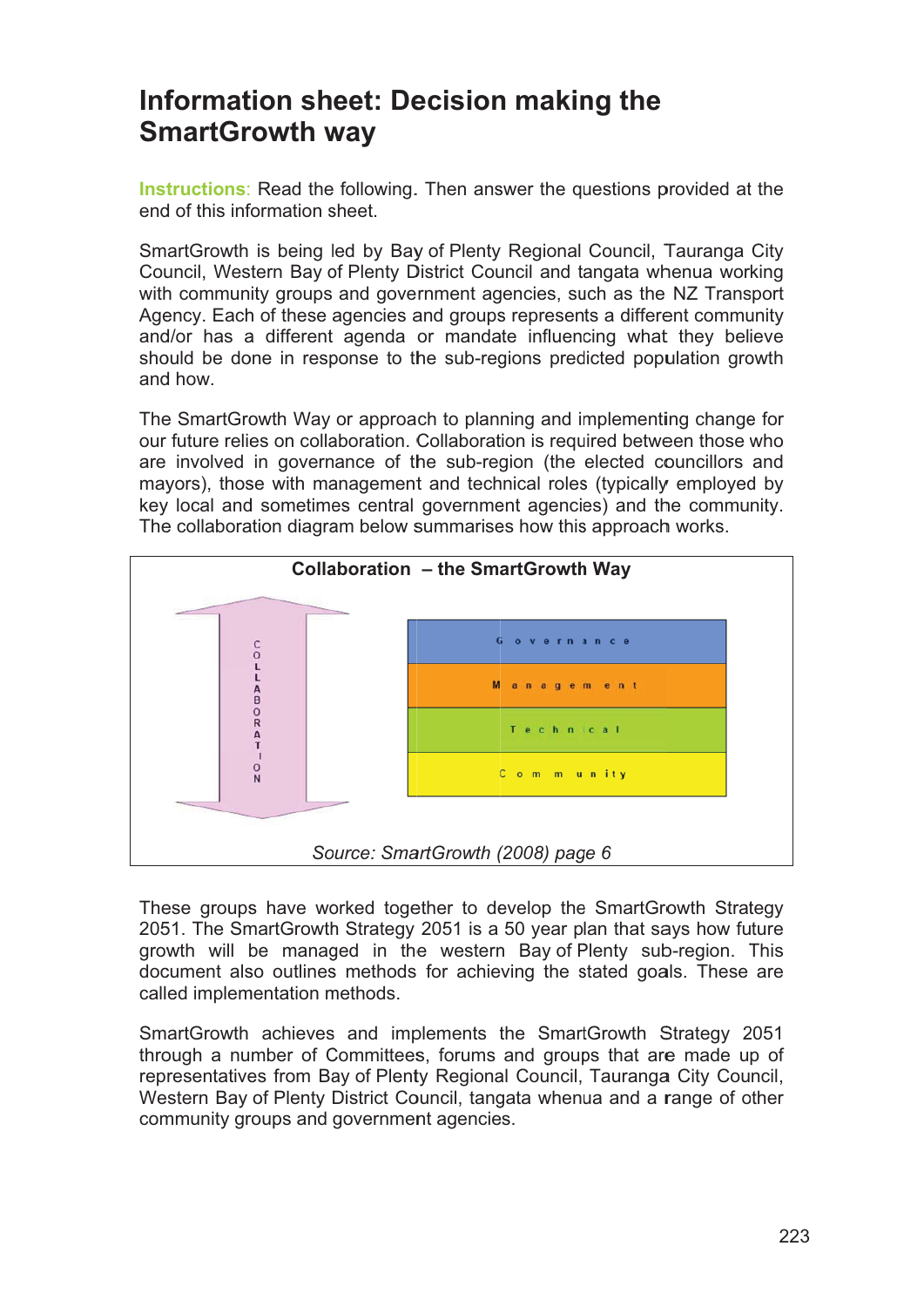The SmartGrowth Implementation Committee is the governance group has the main task of doing what is stated in the SmartGrowth Strategy 2051. This committee is responsible for prioritising, reviewing and monitoring the implementation of the Strategy. The membership of this committee includes councillors from Tauranga City Council, Western Bay of Plenty District Council, Bay of Plenty Regional Council, tangata whenua and SmartGrowth (an Independent Chairman and an Implementation Advisor).

There is also a range of other groups, forums and sub-committees who are responsible for implementing the SmartGrowth Strategy. These include:

- Chief Executives Advisory Group (CEAG)
- SmartGrowth Implementation Management Group (SGIMG)
- Smart Transport Group (ST)
- Combined Tangata Whenua Forum (CTWF)
- Strategic Partners Forum (SPF)
- Population Aging Technical Advisory Group (PATAG)

Information about each of these groups can be found on the SmartGrowth website under the tab *committees and forums*.

Since the establishment of the SmartGrowth partnership in 2000 there has been the development of the SmartGrowth "Way" of doing things. This approach was used to develop the SmartGrowth Strategy – a 50 year plan for the SmartGrowth region's future.

The SmartGrowth way of decision making has involved the following:

- Parties at all times seek a co-operative approach to addressing issues.
- Action implementation occurs through co-operation and consensus (and this does mean giving some things up or compromising).
- Issues are considered in a measured, effective and timely manner.
- There is a commitment to act in good faith.
- Parties are prepared to be questioned and challenged on a particular view or perspective.
- Compromise and being prepared to give up something are important.
- Focusing on the relevant issues and not personalities assist the process.
- Taking a solutions-based approach when raising issues.
- SmartGrowth is a coalition of the willing, between the regulators and the regulated.
- SmartGrowth is founded on the notion that a community needs to plan together as a sub-region rather than as separate authorities.
- A Memorandum of Understanding has helped resolve any conflict by an agreement not to drive decisions through if any governance group members were uncomfortable with them.

The SmartGrowth Strategy Development Process Model was used throughout the process of creating the SmartGrowth Strategy. Where failures in decision making occurred, they could usually be put down to a failure to work through one part of this model (see the Development process model diagram).